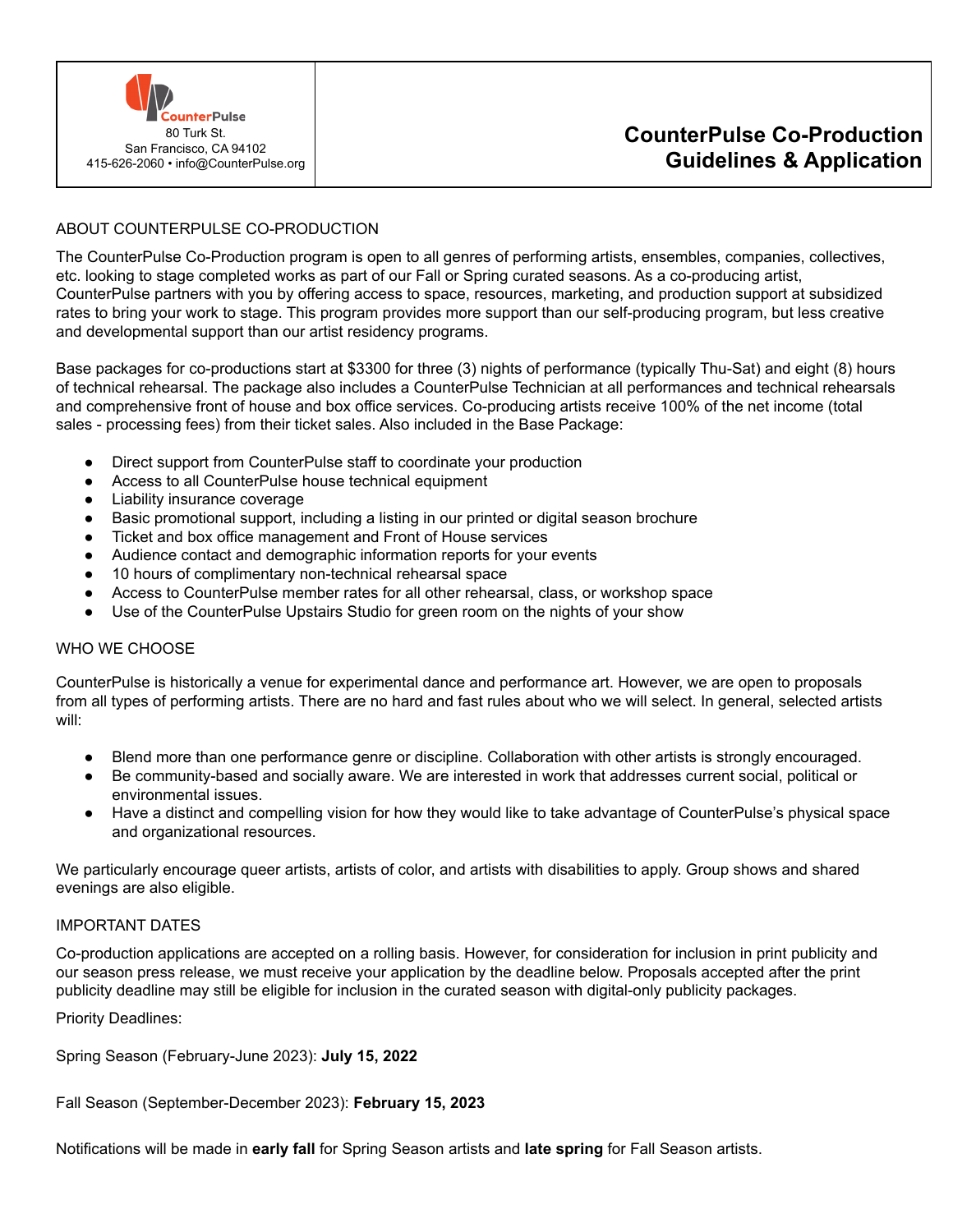| NAME OF APPLICANT/ CONTACT PERSON:                         |                                                 |                 |  |  |  |  |
|------------------------------------------------------------|-------------------------------------------------|-----------------|--|--|--|--|
| NAME OF COMPANY (IF APPLICABLE):                           |                                                 |                 |  |  |  |  |
| ADDRESS:                                                   |                                                 |                 |  |  |  |  |
| CITY:                                                      | STATE:                                          | ZIP CODE:       |  |  |  |  |
| PHONE:                                                     | EMAIL:                                          | <b>WEBSITE:</b> |  |  |  |  |
| Applying for (check one):                                  |                                                 |                 |  |  |  |  |
|                                                            | Spring Season (Feb-Jun) 2023                    |                 |  |  |  |  |
|                                                            | Fall Season (Sep-Dec) 2023                      |                 |  |  |  |  |
| Select the length of run you are interested in:            |                                                 |                 |  |  |  |  |
| Standard Package, 3 nights @ \$3,300, THU-SAT runs assumed |                                                 |                 |  |  |  |  |
| Multi-week run, 3 night/week; indicate # of weeks          |                                                 |                 |  |  |  |  |
| 4 nights (starting @ \$3,800)                              |                                                 |                 |  |  |  |  |
| Multi-week run, 4 night/week; indicate # of weeks          |                                                 |                 |  |  |  |  |
|                                                            | 1 or 2 night (limited availability)             |                 |  |  |  |  |
|                                                            | Virtual Co-Production, 1 night starting @ \$720 |                 |  |  |  |  |

## **What dates or date range are you interested in co-producing your work? Please provide first, second, and third choices for our consideration.**

| Spring 2023    | First Choice:  |
|----------------|----------------|
| Jan 19-21      |                |
| Jan 26-28      |                |
| Feb 2-4        |                |
| Feb 9-11       | Second Choice: |
| Feb 23-25      |                |
| Mar 2-4        |                |
| Mar 9-11       |                |
| Mar 16-18      | Third Choice:  |
| Mar 23-25      |                |
| Mar 30 - Apr 1 |                |
| Apr 13-15      |                |
| Apr 20-22      |                |
| May 11-13      |                |
| May 18-20      |                |
| Jun 15-17      |                |
| Jun 22-24      |                |
| Jun 29-Jul 1   |                |
|                |                |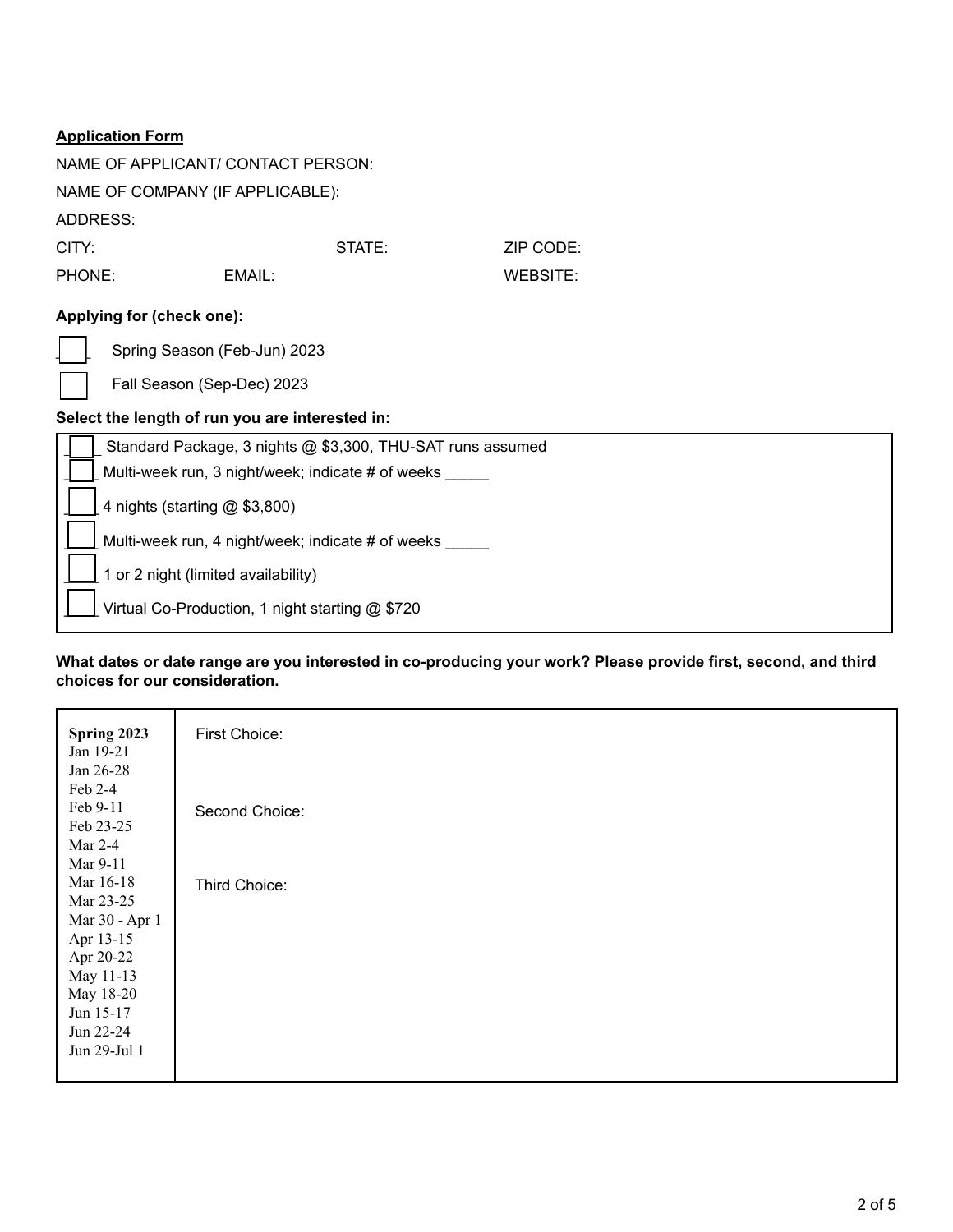**Please describe the work you would like to co-produce with CounterPulse. List any major collaborators. (200 words)**

**Outline the technical needs of the proposed work. In addition to lighting and sound needs, let us know the run time for the piece and any needs for sets, props, projection, rigging, etc. If you have technical staff, please list them here. (300 words)**

**In the event that the COVID-19 pandemic requires CounterPulse to operate at low or no in-person capacity, would you still be interested in co-producing this work? If yes, please describe your vision for the work (i.e. virtual livestream, hybrid live/virtual event, outdoor event with an established outdoor site partner, other). (200 words)**

**Please briefly describe your experience producing performance. (200 words)**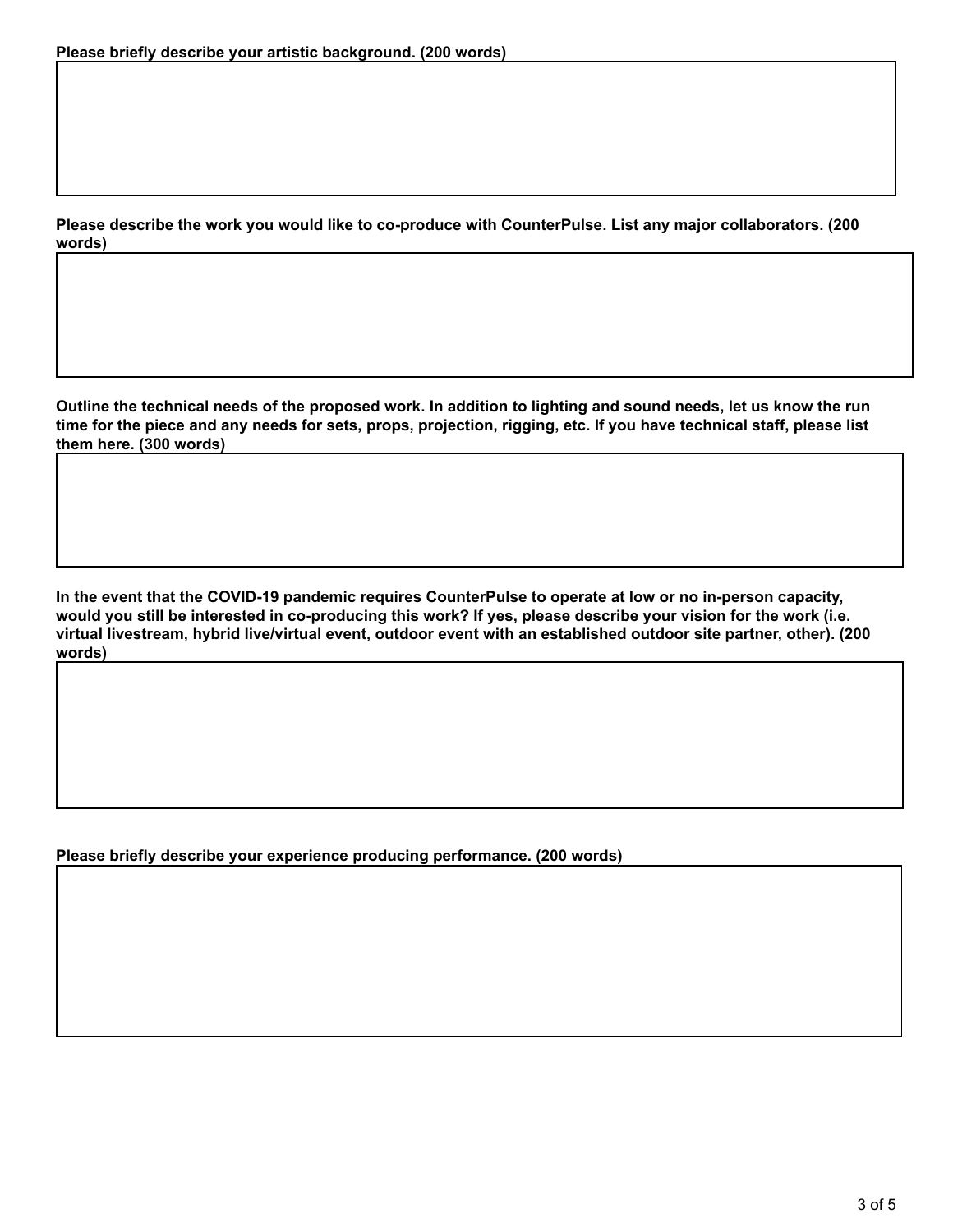**Describe your desired audience and your strategies for outreach. (150 words)**

**Tell us why you're interested in presenting your work at CounterPulse. (200 words)**

### **PERFORMANCE/EVENT BUDGET**

THE BELOW BUDGET CHART IS INTENDED TO HELP YOU ESTIMATE THE FEASIBILITY OF CO-PRODUCING WITH COUNTERPULSE. THE ESTIMATED TICKET SALES WILL NOT DETERMINE YOUR ELIGIBILITY TO PARTICIPATE. FOR YOUR OWN ACCOUNTING WE ENCOURAGE YOU TO BE REALISTIC ABOUT YOUR AUDIENCE DRAW.

| $\mathbf 1$ .  | <b>ESTIMATED TICKET PRICE</b><br>(IN DOLLARS)   | TICKET PRICES AT COUNTERPULSE GENERALLY<br><b>RANGE FROM \$15-35</b>                                        |
|----------------|-------------------------------------------------|-------------------------------------------------------------------------------------------------------------|
| 2.             | <b>ESTIMATED TICKET SALES</b><br>(IN DOLLARS)   | 100% SEATED CAPACITY IS 108, WITH ADDED<br>FLOOR SEATING APPROX, 115 TOTAL.                                 |
|                |                                                 | 50% SEATED CAPACITY IS 54 TOTAL.                                                                            |
|                |                                                 | 25% SEATED CAPACITY IS 27 TOTAL.                                                                            |
|                |                                                 | TO CALCULATE: (TICKET PRICE) X (ESTIMATED<br>ATTENDANCE) X (# OF NIGHTS) = ESTIMATED<br><b>TICKET SALES</b> |
| 3 <sub>1</sub> | <b>TOTAL PROJECT BUDGET</b>                     | PLEASE INDICATE TOTAL EXPENSES FOR THE<br><b>PROJECT</b>                                                    |
| 4.             | <b>COUNTERPULSE</b><br><b>CO-PRODUCTION FEE</b> | \$3300 for 3 night run; \$3800 for 4 nights (\$2,800 if show<br>must run at 25% capacity due to Covid-19)   |